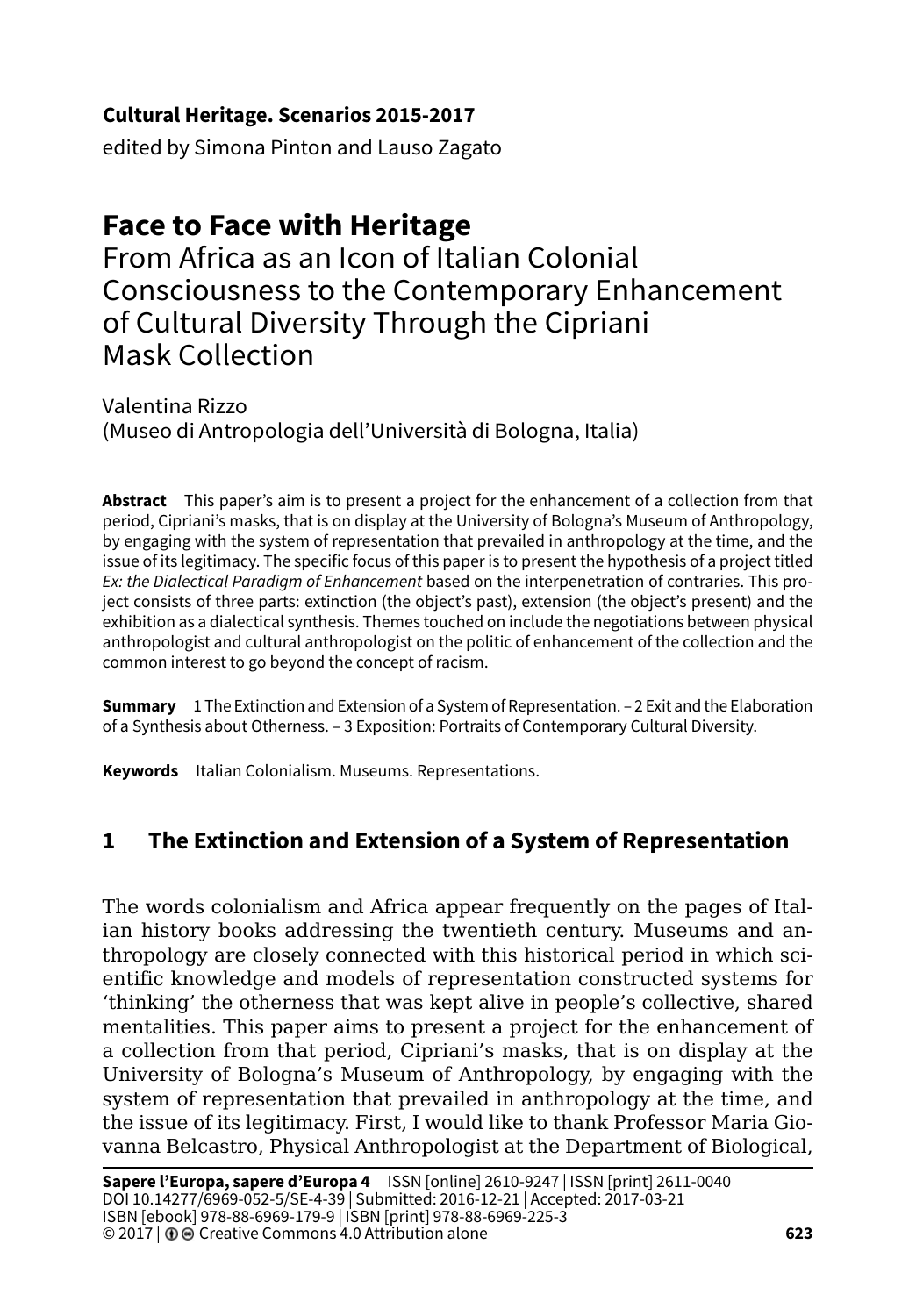Geological and Environmental Sciences of the University of Bologna, who hosted me as a cultural anthropologist. The project represents a synthesis of discussion about the past and future prospects for carrying out an operation of enhancement on Cipriani's Collection of Masks.

Collaboration between cultural and physical anthropologists is the first step necessary for understanding how a dialectal model of thinking about heritage might be possible and for promoting such a model.

My task, as a guest-anthropologist, consisted in a recognition of sources and bibliography about the masks. The aim is to trait the collection not only as a material data, but as a peculiar data acquired and exhibited by The Museum of Anthropology of Bologna. That's why the majority of the bibliography is taken from the library of the Department to which the Museum belongs. Every proposal of enhancement was discussed and approved as a synthesis of two different visions on the Collection between physical anthropologist and me as a cultural one.

This foreword could show the reason of a dialect method to promote and re-interpret the Collection.

Enhancement, indeed, is a critical action in museography; thanks to this process, museums are able to communicate critical arguments to the public. The specific focus of this paper is to present the hypothesis of a project titled *Ex: the Dialectical Paradigm of Enhancement* based on the interpenetration of contraries. This project consists of three parts: extinction (the object's past), extension (the object's present) and the exhibition as a dialectical synthesis. The final aim is to provide a stimulating starting point for discussing the politics of representing 'Others' on the basis of Cipriani's collection of facial masks shown in the University of Bologna's Museum of Anthropology. In this case, particular attention is granted to the masks created during the period from 1927 to 1932 in Africa, although the Museum also has masks from Yemen (1927-1932), three masks of Chinese people's faces, one of a Philippine person, probably cast during a mission in Asia (1935) and the mask of a Sardinian person from a trip to Sardinia (1934); in this collection, "each of the masks is identified by: the name of the type, sex, age, and the place of origin" (Calanchi, Frassetto 1996, 124). I would like to emphasize in particular the crucial importance of the rhetorical process in explaining the process by which scientific instruments became heritage, and the kind of content they carried with them as objects in an exhibition. The masks as artifacts were purchased by Fabio Frassetto, the physical anthropologist who established the Institute of Anthropology of Bologna in 1908. Frassetto probably acquired them from the anthropologist and ethnologist Lidio Cipriani as part of his scientific collection with the intention of including them in the University of Bologna's Museum of Anthropology. The historical-scientific value of this collection lies in the fact that it was an instrument for studying human variability, a method which is no longer in use and is currently *extinct*.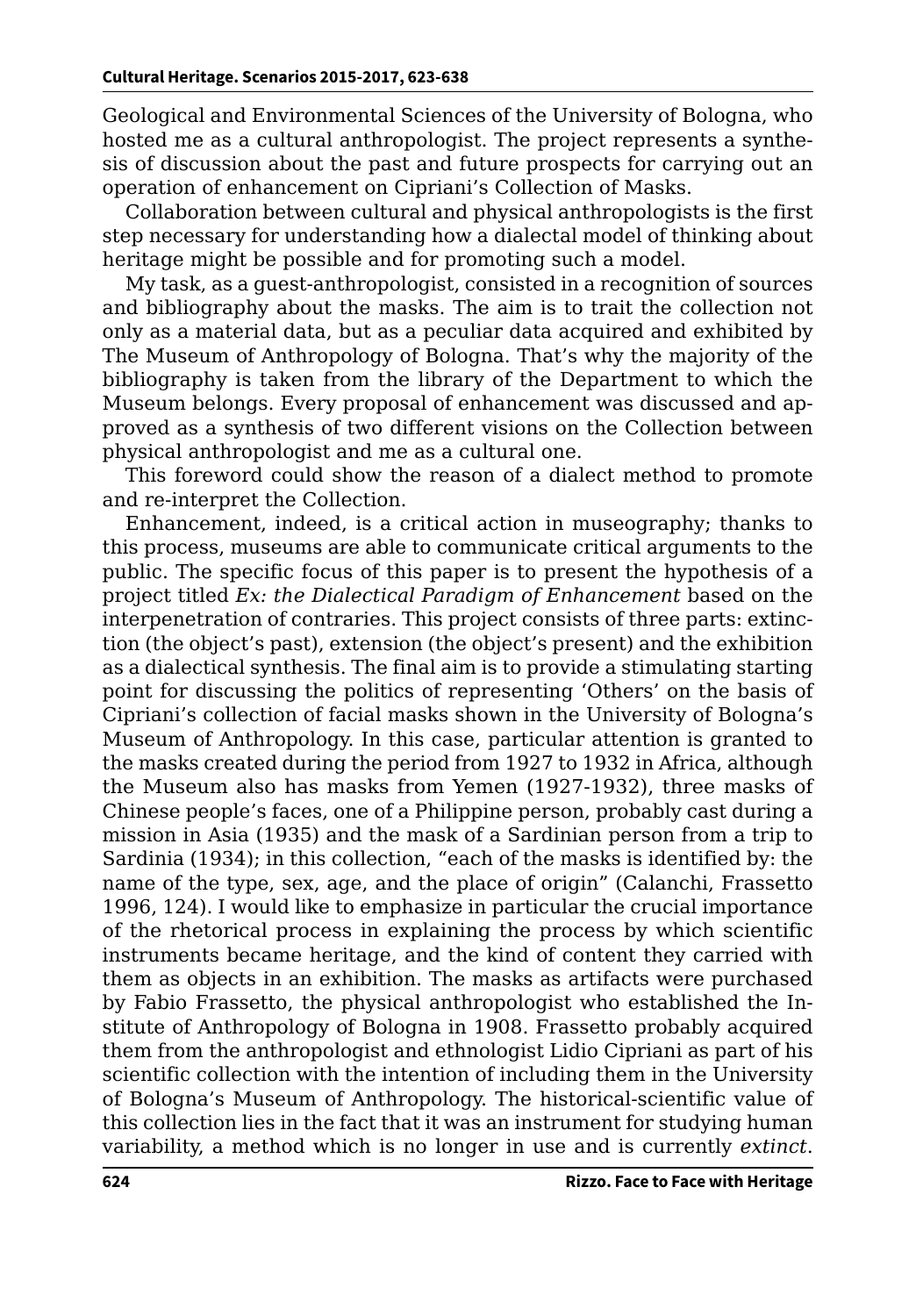From its initial origins, anthropology has produced a number of objects: for measuring otherness (Biometric Sciences), for taking photos of people in impersonal environments (Ethnographic photography), and for collecting objects (tribal art) and sometimes even human beings (such as Ote Benga, the 'Hontettot Venus'). For the majority of travelers, the act of collecting was a necessary way to document their fieldwork:

Collecting by travelers was omnivorous, because of their varied expertise and because all of them proposed to create a map of the places and peoples they had visited through these collections, almost always still unknown to the West, and to bring home the material 'proof' of their routes. (Puccini 2014, 37)

One of the most interesting examples is given by the Dakar-Gibuti expedition led by the Ethographer Marcel Griaule. About that field, Michel Leiris, as he wrote in *Afrique Fantôme,* sentenced the robbery of artifacts from villages. The collection of objects, artifacts, masks from Oceania to Africa, tells about method and relationships during the colonization.

Over the course of my research I never located a legal document establishing that a fiscal transaction had taken place between Cipriani and Frassetto, but the historical sources suggest this collection was part of the original collection. I can hypothesize, however, that the masks were indispensable objects in a museum of anthropology. The museum followed the standards constituted by collections representing human variability, collections which attest to collaboration at a European level. For instance, the Museum of Anthropology of the University of Bologna hosts collections from Germany (Prof. Eugen Fisher, University of Berlin) and Austria (Prof. Josef Weninger, University of Wien) as well as other objects that are part of the collection that Dumoutier, Tramonda and Poch put together during the first years of the 20th century. A large part of Frassetto's work involved biometrical studies, and he sought to unify measurement methods by creating a synthesis of eugenics and biology. Each object comprising this historical collection is closely connected to Frassetto, either deriving directly from his own work or from the relationships he maintained with other European scientists through the S.A.S. *International Bulletin for the Unification of Methods and the Synthesis of Eugenic Anthropology and*  Biology.<sup>1</sup> In August 1938 the fascist government, and in particular the Minister of Popular Culture, created the Office of Race. The ideological foundation for this approach revolved around the use of para-scientific equipment designed according to anthropological models and focused on

**<sup>1</sup>** The original title of the text was *Bulletin du Comité International pour la Standardisation Anthropologique Synthétique*.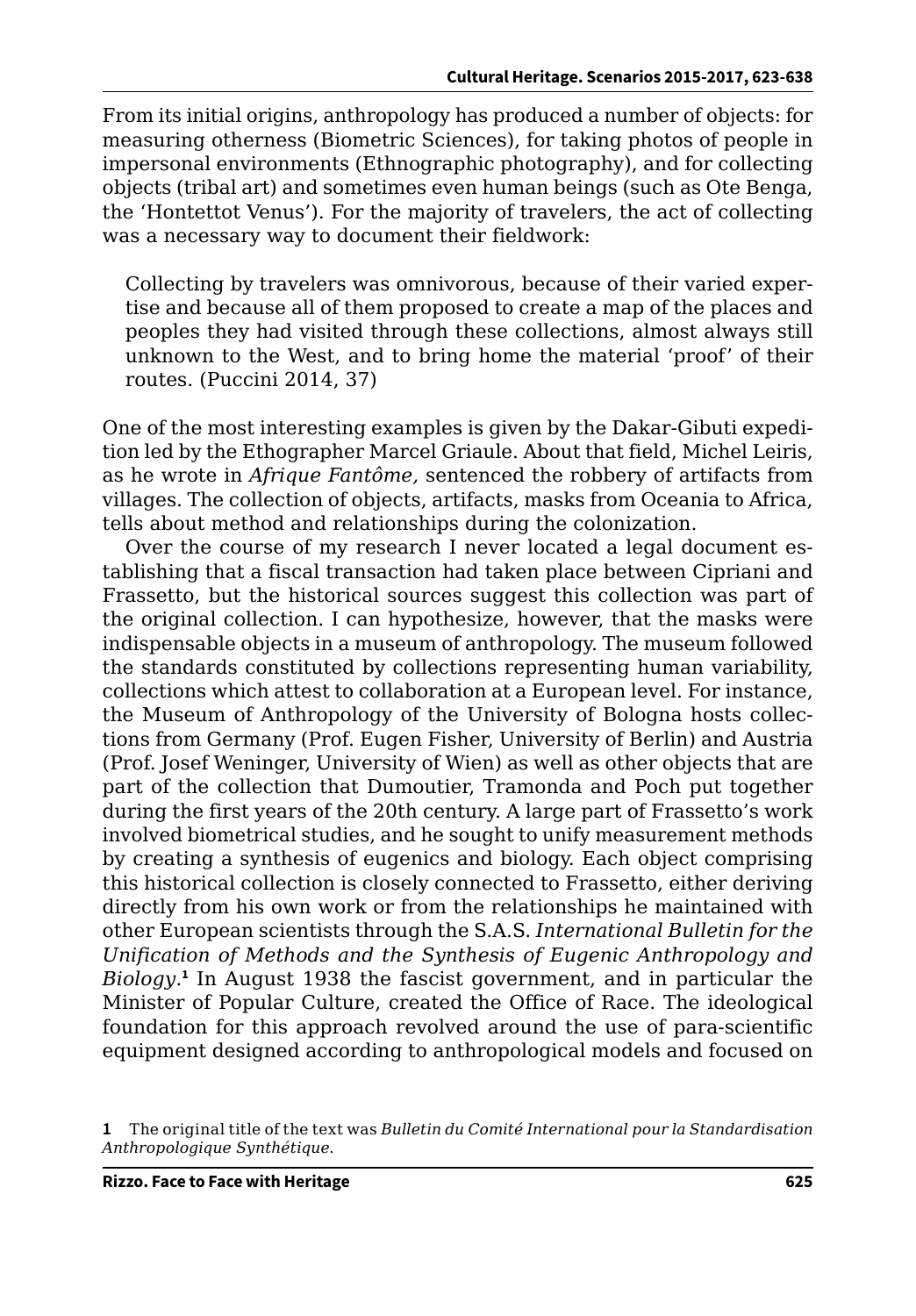measurements, compilations and classifications. The aim was to demonstrate a direct link between physical data and psychological data to justify colonization through a theory of racial inferiority (Chiozzi 1994, 91).

To produce the facial masks in this collection, the subjects were made to lie down on the floor and the anthropologist created a plaster cast of the face of the indigenous person. This procedure produced a negative mold that could be used as a master to produce masks and copies. The most difficult part was ensuring that the people cooperated with the entirety of the operation, as in many cases they were not very confident about participating (Labanca 1992, 47). Unlike Fabio Frassetto, Cipriani was an ethnologist, although he practiced this discipline in a period in which observation had not been critically interrogated as a component of fieldwork. The fact that Cipriani never negotiated his presence in the field is key to thinking about the problem of legitimacy of representation that must be clarified in order to enhance this collection. As Jacopo Moggi has explained in reference to Cipriani's photos:

Beyond his involvement in the racial policies of the Fascist regime, Cipriani's career should be remembered for his important scientific contributions and in particular for his photographic collections. His photographs aspired to objectivity because they were based on a clear separation between the observing subject and the object being pottered. Convinced that there must be a great distance between the two protagonists of the operation, he used new stratagems based on technological innovation using Leica camera he could even take photographs of people who were unwilling to be depicted. (Landi, Moggi 2014, 29)

According to the *thesis* of that period, the sciences that treated human beings used various instruments to give intellectuals, scientists, and the people of the nation representations. It is not possible from our contemporary perspective to theorize about the methods of representation. These instruments in a museum offer us suggestions about a new life for the objects. Although anthropology (cultural and physical) has by now thoroughly discarded the concept of race, visitors often view these masks as 'faces from all over the world'. Indeed, the word 'race' lingers on in our language as an expression of cultural diversity. In antithesis with the past, the present of the object highlights peoples' ability to interpret the objects on display using expressions from the past. Objects could write diaries about their stories. In studies of material culture Igor Kopytoff (1986) pinpoints the biography of objects and their ability to move in many different social rules.

According to science, representations serve to order the world in an objective way; in reality, however, the world is more complex. I would argue that instruments contribute to constructing an image:

Image derives from the word *imago*, which evokes the idea of imitation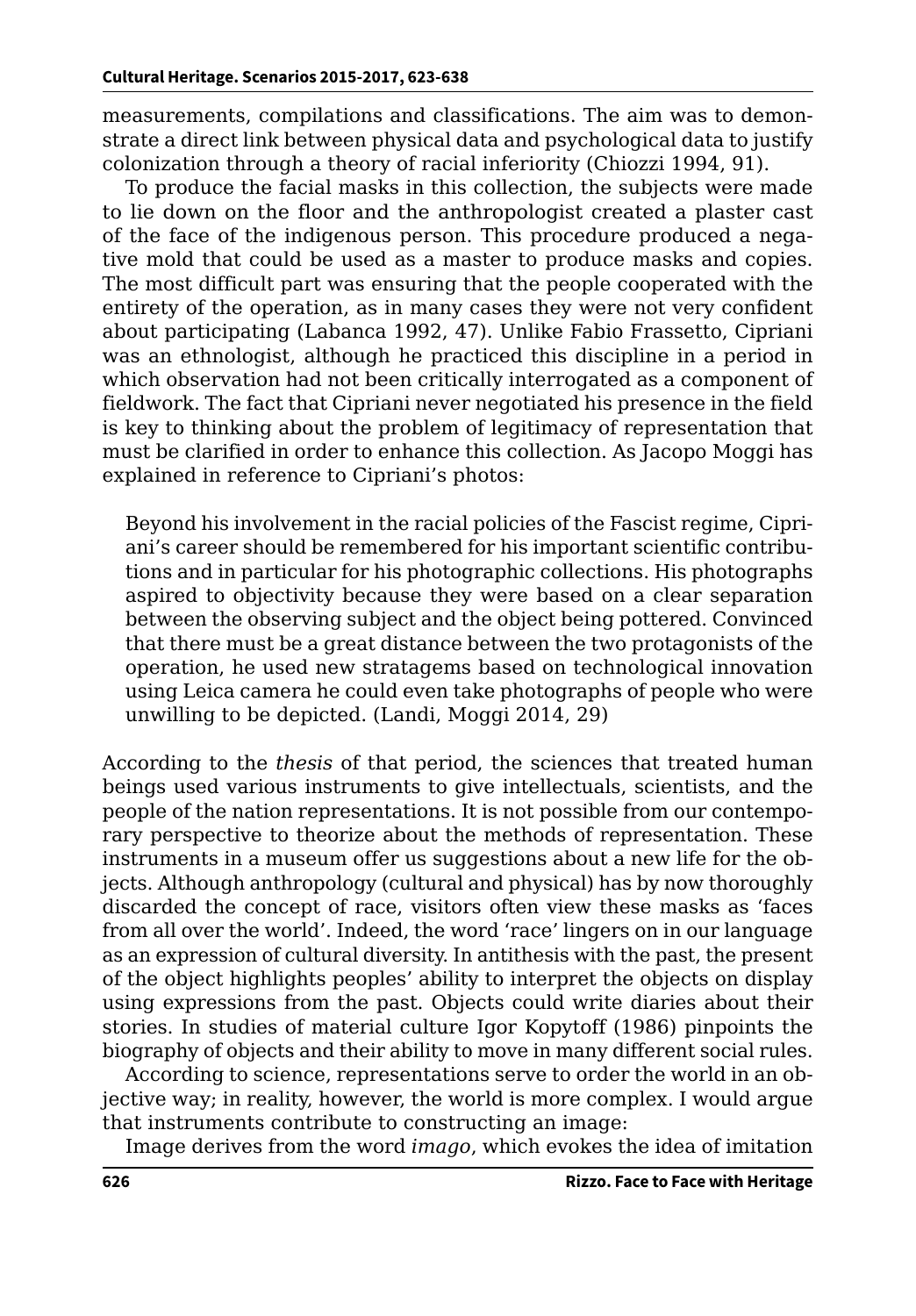in perceptual terms: *im-* from which the word imitation originates and *sim-* which gives rise to *similis* or *simulacro*, terms that index the representation of something convincing (Pennacini 2010, 188). Images are thus associated with the sense of sight and, if this serves to strengthen the level of mindset, then it surely also strengthens the level of ideas (from the Latin *eidos,* derived from the linguistic root meaning "to see"). Ideas are in flux; indeed, as Plato has argued, ideas are by their nature dynamic, live and animated (Remotti 2010, 310). During the period of interaction in Africa, Europeans not only captured the typologies of human and ethnological variability, they also added and imposed their own cultural categories to legitimize this difference. If the production of ideas is continually changing, this must be matched by a reorganization of images. But how? Cultural anthropologist concept should not be felt as interferences. The interesting experiences of 'Museum Studies', for example, are untimely.

## **2 Exit and the Elaboration of a Synthesis about Otherness**

Before going ahead, I want to introduce a short reflection on the terms coming from material culture often to better understand how to recombine a code from language to museology. How might the exhibit maintain this historical context and suggest what indigenous people would have said if they had been able to negotiate their identities? In the museum, objects are subjected to a change of value. Museums transmit not only knowledge but also a model for expressing its content. Using a semiotic definition, in this article I consider two levels of practices. First, the code used in the field of museology is based on semiotics in that it is capable of simultaneously analysing language and, at the same time, our natural world (Fabbri 1999, 8) and it can go beyond the distinctions it itself creates, thereby separating the dimension of *paradigma* from the dimension of *sintagma* (separating the tassonomic order from rules of combination) (9). Cipriani's masks have a scientific past and a present in museology, but to enable the masks to recount history and a critical vision of humanity, the exhibition would need to recombine the past and present in a way that allows the masks to say something about these elements. Obviously, the method must be coherent with the uses of items. In his studies of deep social relationships, Marx observes how people establish relationships with objects. In particular, the impulse to criticize and to reveal the intimacy between society and objects comes from the historical and philosophical context of social suffering and the prevalence of Hegelian Idealism. In his *Theses on Feuerbach*, Marx notes the relational sequences of material culture, highlighting the way German language fixes complexity and variability: *Gegenstand* is the object in a phenomenological key, it is something that remains in front of; object, on the contrary, creates relationships and is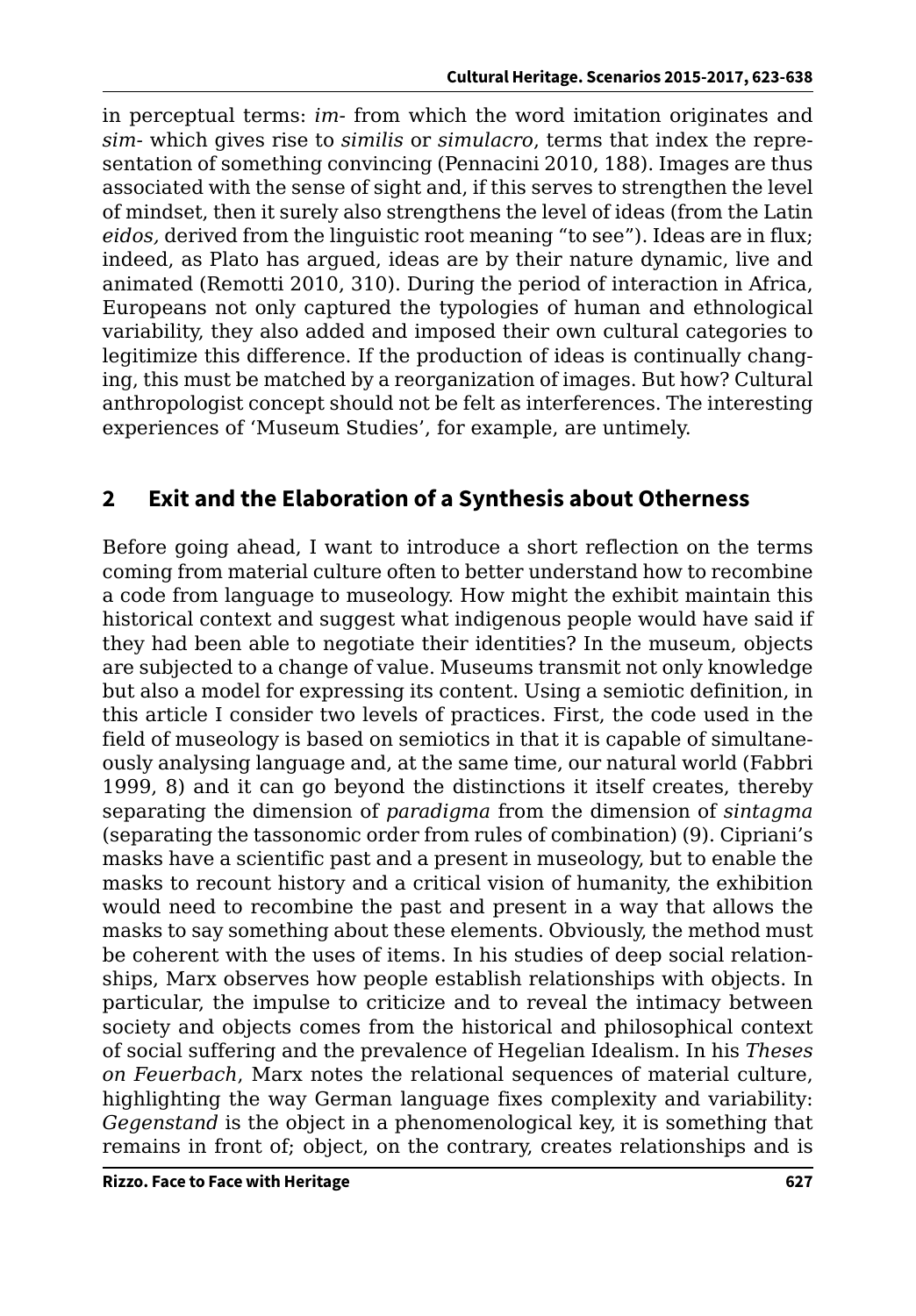projected outside of the subject. In talking about Marx, Baudrillard claims that anthropologists often reduce natives' systems of representation to mere mythology. Anthropologists create fetishism. This takes the place of scientific analysis, passing on the "whole western ideology" (Baudrillard 2010, 81-3), which was 'crystallized' first in the *Wunderkammer* and then in the museum, before the adoption of new, contemporary approaches to museology. The predicament of culture is a critical ethnography of the West in its changing relations with other societies. Analysing cultural practices such as anthropology, travel writing, collecting, and museum displays of tribal art, James Clifford shows authoritative accounts of other ways of life to be contingent fictions that are now actively contested in postcolonial contexts. Clifford, starting from the poetess and Princeton professor Susan Steward, comments:

She shows how collections, most notably museums, create the illusion of adequate representation of a world by first cutting objects out of specific contexts (whether cultural, historical, or intersubjective) and making them 'stand for' abstract wholes, a 'Bambara mask', for example, becoming an ethnographic metonym for Bambara culture. […] Paralleling Marx's account of the fantastic objectification of commodities, Steward argues that in the modern Western museum 'an illusion of a relation between things takes the place of a social relation'. […] The objective world is given, not produced, and thus historical relations of power in the work of acquisition are occulted. The making of meaning in the museum classification and display is mystified as adequate representation. The time and order of the collection erase the concrete social labor of its making. (Clifford 1988, 220)

During the first half of the 19th century, scholars in North America took a pioneering role in launching a discussion about collecting and the organization and exhibition of objects associated with 'Others'. The reason for this attitude can be traced to colonial policy in that exploitation and the progressive establishment of the country led to the original territories of indigenous peoples being organized into gradually more institutionalized units. For example, Pitt-Rivers' collection was developed along these lines and aimed at highlighting the exotic rather than the ancient according to two main principles of organization: similarities of form and functional affinities. In this logic the objects take part, like links, in the chain of progress. The *"*Ethnological Society*"* treated material culture as an aspect of physical description, attributes that differentiate among the races. Indeed, the general overview 'Evolution of culture' grants a great deal of attention to identifying similar objects and organizing them according to the principle of continuity or modification through small gradations. In this way, it was possible to lead to the degeneration or progress of humanity. Identity constructions were related to material forms, so the approach was not only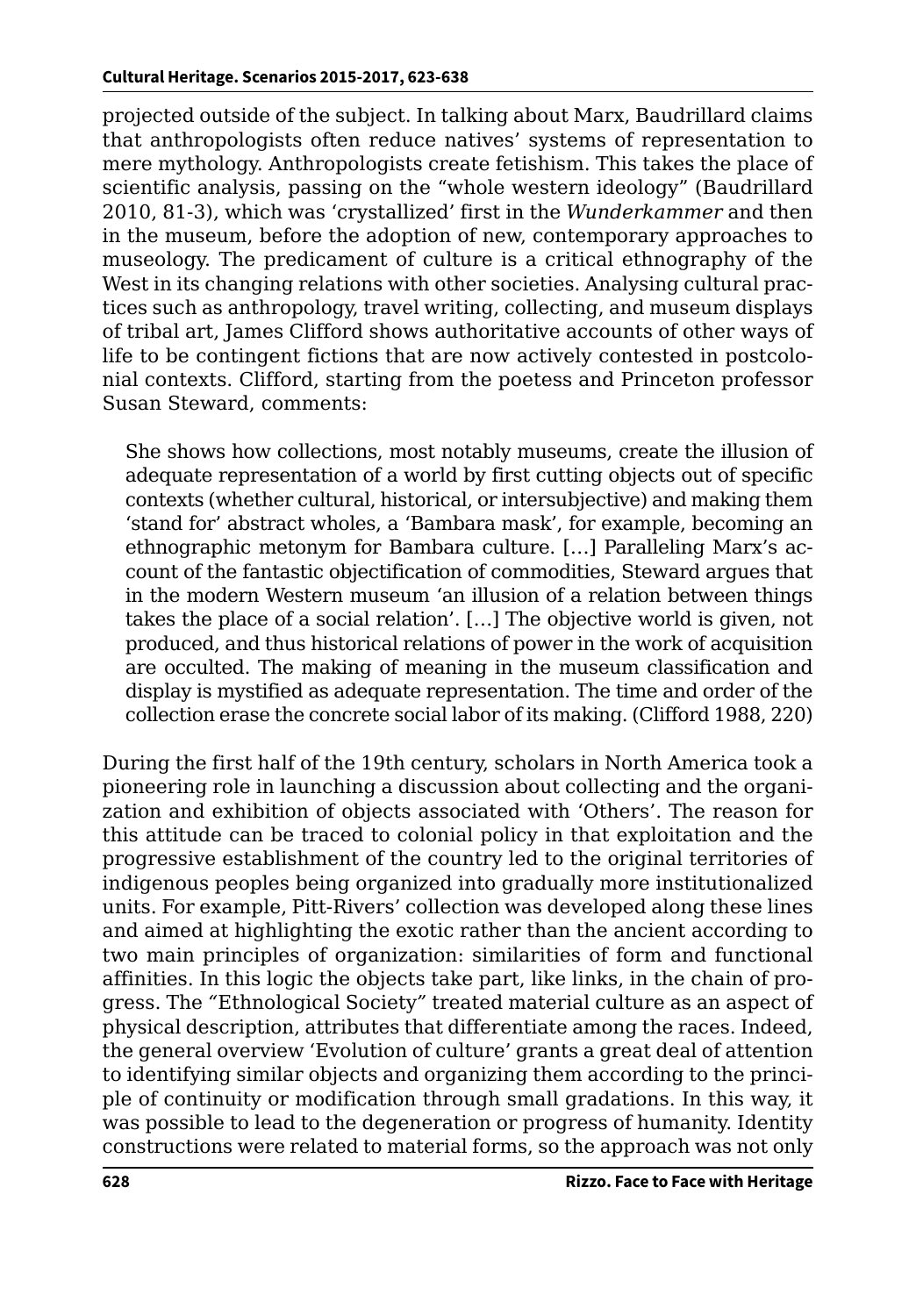phenomenological but relational and dialectic. The development of American anthropology linked the structure of museological reflection to ethnology and physical anthropology in a 'joint study of optics'. Franz Boas, the father of historical particularism, organized the Museum of Natural History according to academic principles, as if it were a university, bringing in a large number of researchers to contextualize the objects. The many innovations showcased here included the idea of scenes from daily life, that is, "the ethnological specimen in its history and environment"(Jackins 2000, 62). This idea represented a crucial step towards ensuring that visitors understand the contents within a more complex frame, as well as a way to help less cultured visitors grasp the materia. These were fictions, reconstructions, in which the *limes* were not to have been obscured but rather highlighted. French museums summed up the many theoretical shifts that anthropology had taken over time, emphasizing the steps and policy changes that had taken place in museum anthropology. The example of Pablo Picasso's *Les Demoiselles d'Avignon* is particularly telling. More than the result, it is the "tormented genesis of this work" (Ginzburg 2014, 144) akin to art premier that interests us. Carlo Ginzburg analyses the process through which Picasso, who was powerfully influenced by African art and more specifically the African art on display at the Trocadéro in Paris, overcame exoticism. In *Rapporti di Forza*, Ginzburg conducts a highly-detailed analysis of the historical sources to trace concepts of history, rhetoric and testing from their origins. The case of Picasso aids us in understanding representation and the meanings associated with exhibition and, therefore, fuelling a reflection on the objectives of exhibition. It was precisely Picasso's education in the classical tradition that allowed him to seize and take possession of art he conceptualized as exotic. This example has a great deal to teach. Picasso went over the piece again and again, making changes. The *Demoiselles* certainly constitutes an effective interpretation on the process of ethnographic and museological representation. Following a process of reviewing and negotiating the images, the postures of classical Venuses met African masks, not just any masks but the masks already in the process of becoming museum displays that Picasso viewed and studied at the Trocadéro in Paris. This example should have clarified the process of building of a mindset and the chain of reflections on visitors about cultures.

As Ginzburg says:

Of course the juxtaposition of classic echoes and elements inspired by figurative traditions found in the Demoiselles d'Avignon was radically foreign to racism and exoticism. However, that juxtaposition indirectly testified to the strength of a cultural tradition that had provided the ideological justification and intellectual tools for Europe to conquer the world. (Ginzburg 2014, 144)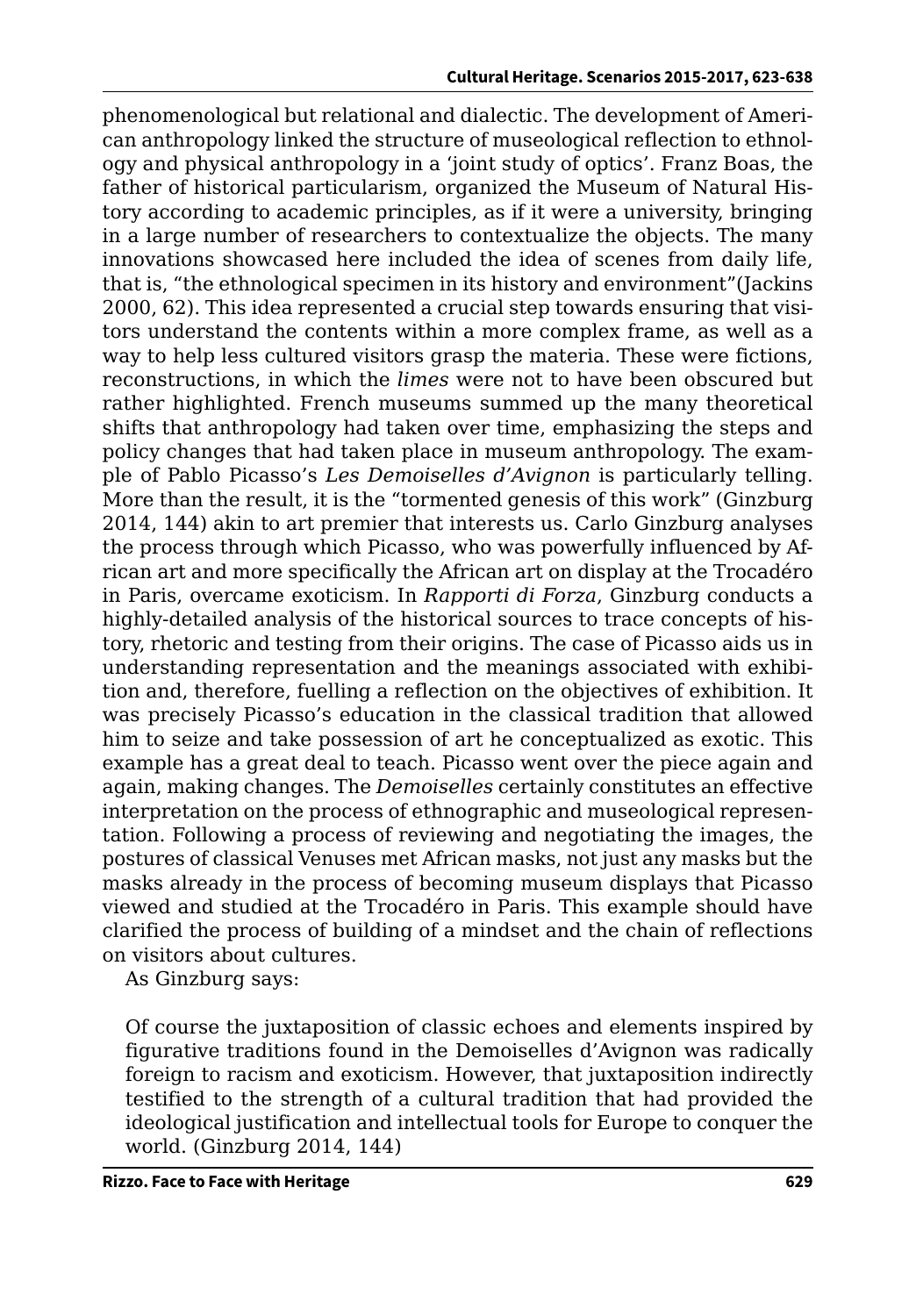Obviously, discourses are produced in different dimensions and in more or less dense gradations. What we need to grasp is the potential of representations to produce social work and dynamic processing, knowledge and awareness of collection processes. According to Michel Foucault, the main characteristic of modern Western culture is the continuous accumulation of time in an immobile space. In his analysis, the public museum and national library thus represent emblems of efforts made as early as the nineteenth century to introduce a new space of representation. Brian Durrans, a researcher at the British Museum, has noted that:

The issue of who controls representation, however, is hardly a productive subject for discussion outside a wider programme concerned with political power. Taken in isolation, as if it were a matter lightly to be considered by curators or directors, this deeply political question finds itself parodied as merely another consumer choice. It is strangely inconsistent for those emphasizing the social embeddedness of museums, as most contributors to *Exhibiting Cultures* do, to imply that control over the images created by exhibitions can be resolved without tackling the embracing issue of political power. (Durrans 1992, 11-15)

The most important aspect of exhibition is getting the exhibition right. To return to the case of Bologna's Museum of Anthropology, it would be inappropriate to extend the collection regarding African cultures; in some ways, Cipriani's collection remains an isolated historical scientific collection that testifies to an unresolved question about the legitimacy of representation. By recovering the etymological meaning of the word *fingere* from latin *fingo* (to pretend) we can attend to the value of constructing nothing more than patterns of representation, in which material production is an expression: "The operation was simple but so delicate, it encountered many barriers, one of them being the subjects' candid fear of dying by suffocation" (Cipriani 1938; Calanchi, Facchini 1996, 124).

## **3 Exposition: Portraits of Contemporary Cultural Diversity**

In the human sciences – Carlo Ginzburg explains-, the concept of representation has had a great success, often due precisely to its ambiguity. "On the one hand, 'representation' stands for reality represented, and thus evokes absence; on the other hand, it makes visible the reality being represented and therefore suggests presence" (Ginzburg 2014, 82). In the field of exhibition, for example, objects occupy the space of a specific environment which in turn has a certain set of cultural connotations. The objects are placed in relation to each other to communicate and suggest discourse. In the representation of a subject, the intimate relationship of presence/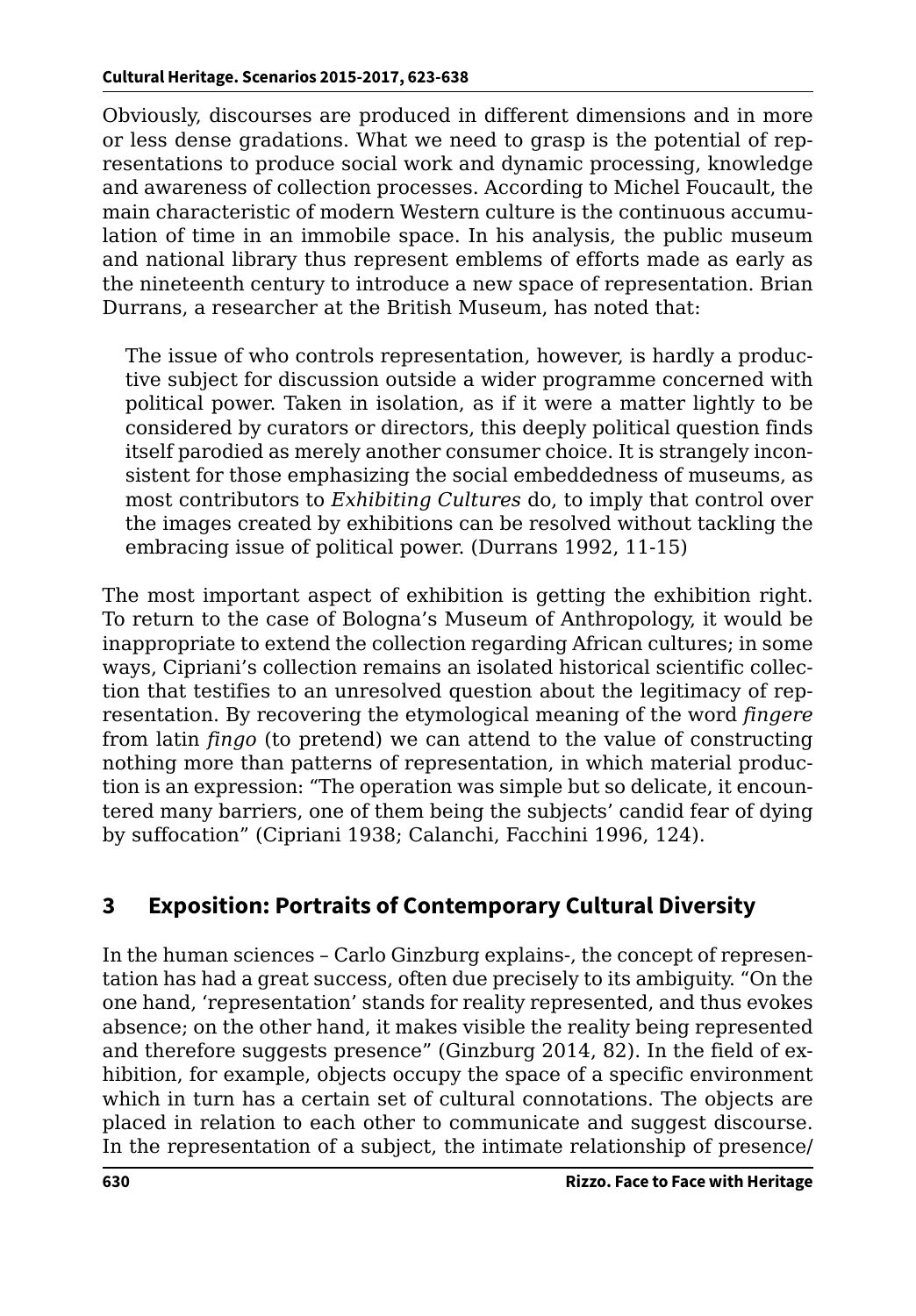absence comes to life. The idea that these two elements are in opposition, however, is a western assumption that proceeds by distinguishing rather than the application of procedural order. In relation to dualism, the German historian and art critic Carl Einstein has argued that cube-surrealism functions to overturn the hierarchy among levels of reality:

One thing is important: to shake up what is called reality by means of non-reconciled hallucinations in a way that alters the existing hierarchies of value. [...] The dense fabric of this reality is torn and the tensions of duality come to life. (Einstein 1929, 95)

In a sense, the operation that a museum carries out with its exhibits is to resolve the conflict of the relationship between what is present and what is missing, what you use and what you admire, as occurs in hyperbolic manner in a technology museum. From an historical-anthropological perspective, there is also another scenario that reveals the increasingly dense interweaving of biological science and politics with society. The fascist period process of interventionism in Africa was not only generated by the relationship among academics, intellectuals, scientists and the PNF; the nation's involvement was meant to constitute an effective element for producing a representation of Africa as opposed to the values associated with the identity of *Ventennio* in Italy*.* **2** An idea of Africa "gradually reduced to virtual reality, artificially reconstructed" was 'invented,' was gradually transformed into an Africa on display, the Africa of museums exhibits and colonial fairs that was set up again and again by "relocating and deporting images, objects, products, men and women, fauna and flora" from the colonies "into the squares of Italy" in order to display them in real life – and in contrast – with the country's still-existent internal otherness (Triulzi 1999, 180). This political process of representation was a fundamental element of the *Overseas Exhibition* inaugurated in Naples on May 9 1940. Indeed, this exhibition was designed to represent the value of the fascist enterprise and the civilizing mission of fascist colonial rule in Africa, in contrast with the previous mode of government. It lasted just over a month but, due to Italy's entry into the war, it was presented with great fanfare: 54 buildings and 150 exhibition halls built in 500 days. Gianni Dore writes:

An assembly of representatives of ethnic groups, environments, landscapes and techniques: indigenous people offering special group photos, a walk down the paths with a decorated camel, busy demonstrating shooting with bow and arrow or the javelin, engaged in daily technical actions such as weaving the hut. A simulation of fragments of real life. (Dore 1992, 52)

**<sup>2</sup>** Italian word that indicates the two decades of Fascist government.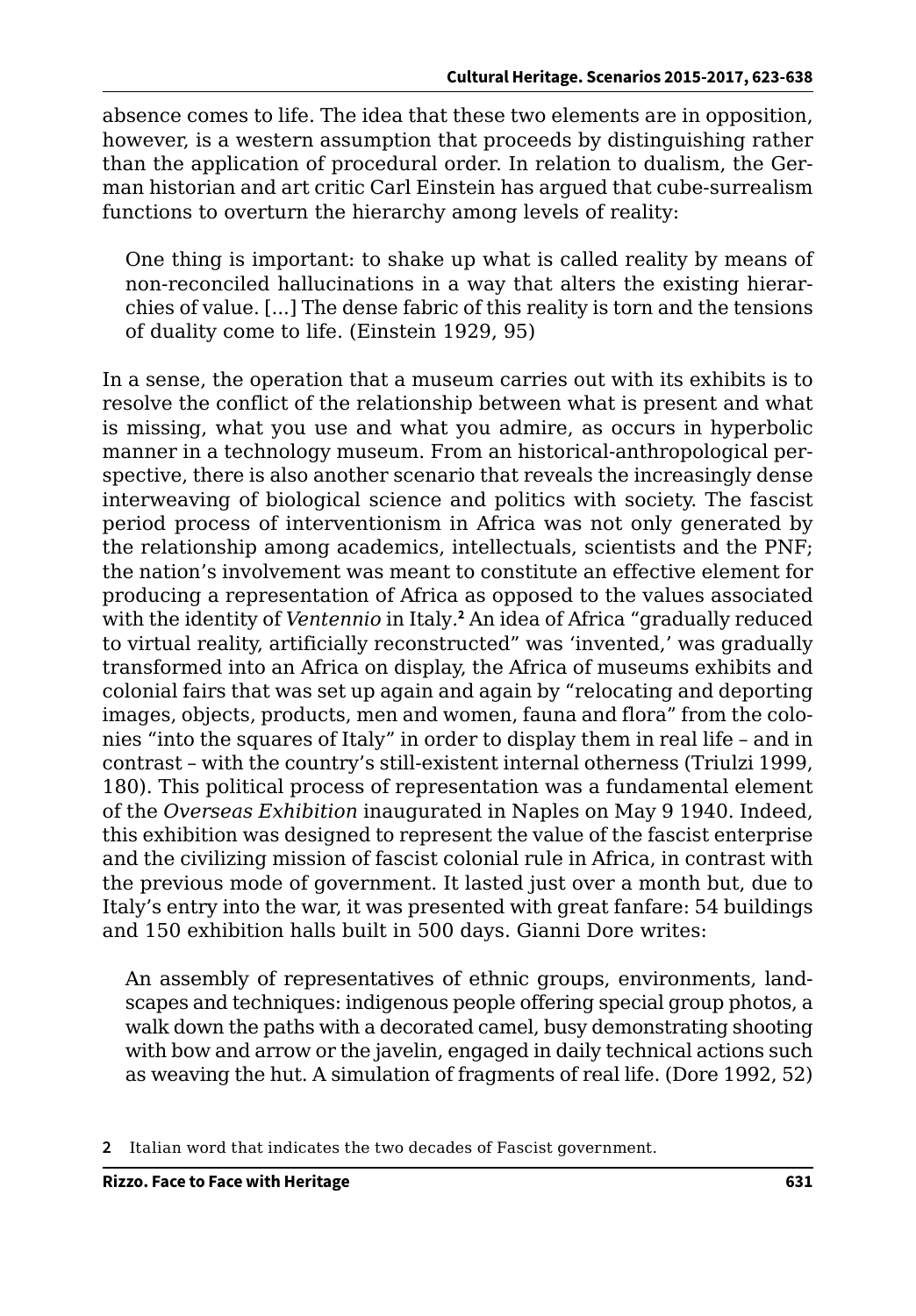The evolution/degeneration opposition is the most typical contradiction of positivist thought, and it is the reason why the 20th century racism continued to live its own eugenic myth of evolutionary progress in opposition to the degeneration represented by inferior races, which were later slated for elimination (Villa 1999, 408). Fascism inherited the keen interest many scholars displayed in racial eugenics. Beginning with the conquest of Ethiopia in 1936 and the racial laws of 1938, social scientists showed increasing interest in the bio-genetic category of the 'Italian race'. The size of the collection testifies to a clear political vision on the part of the museum in which the prevailing perspective is that of aggregation as an opportunity to represent and, in the case of Durrans, specifically to represent cultures. Expressions of the construction of a new scientific cultural order, the museum institutions opposed the chaotic disorder of impromptu displays with the fixity of their representations (Cafuri 2000, 13-14). This transition from chaos to order within the museum was meant to simultaneously represent the history "of the progress of science from error to truth" (Bennet 1995, 4). In the museum, objects live a new experience of life. Exhibition was understood as the synthesis of the interpenetration of two opposites, one extinct (the past) and one extant (present in the sense of presence) capable of interpreting the subject in the light of present-day needs. This factor is not reducible:

To discover the various uses of things is the work of history. So also is the establishment of socially-recognized standards of measure for the quantities of these useful objects. The diversity of these measures has its origin partly in the diverse nature of the objects to be measured, partly in convention. (Marx 2011, 53)

It follows that the task of anthropology is to find social and museological measures and to generate discourses that contribute to producing value in the society through museums and their associated practices.

The ethnography of an object should recount the meaningful relationships involved in the given context of reference, highlighting the close interactions among people and objects through a form of narration that transcends categorizations and the distinction between form and content; otherwise, it ends up being "merely didactic", as "the material forces would not be historically conceivable without form, and ideologies without material forces would be individual whims" (Gramsci 1975, 869). This statement of Gramsci refers to the theory of hegemony and the "historical bloc" (Gramsci 2012, 120) according to which material forces are the content and ideologies the form. Gramsci's main point in this passage is to develop, including through material forms, ideology as a way of developing a populations's own group consciousness rather than as a form of 'false consciousness'. Unlike Marx, Gramsci does not argue that intellectual groups determine the historical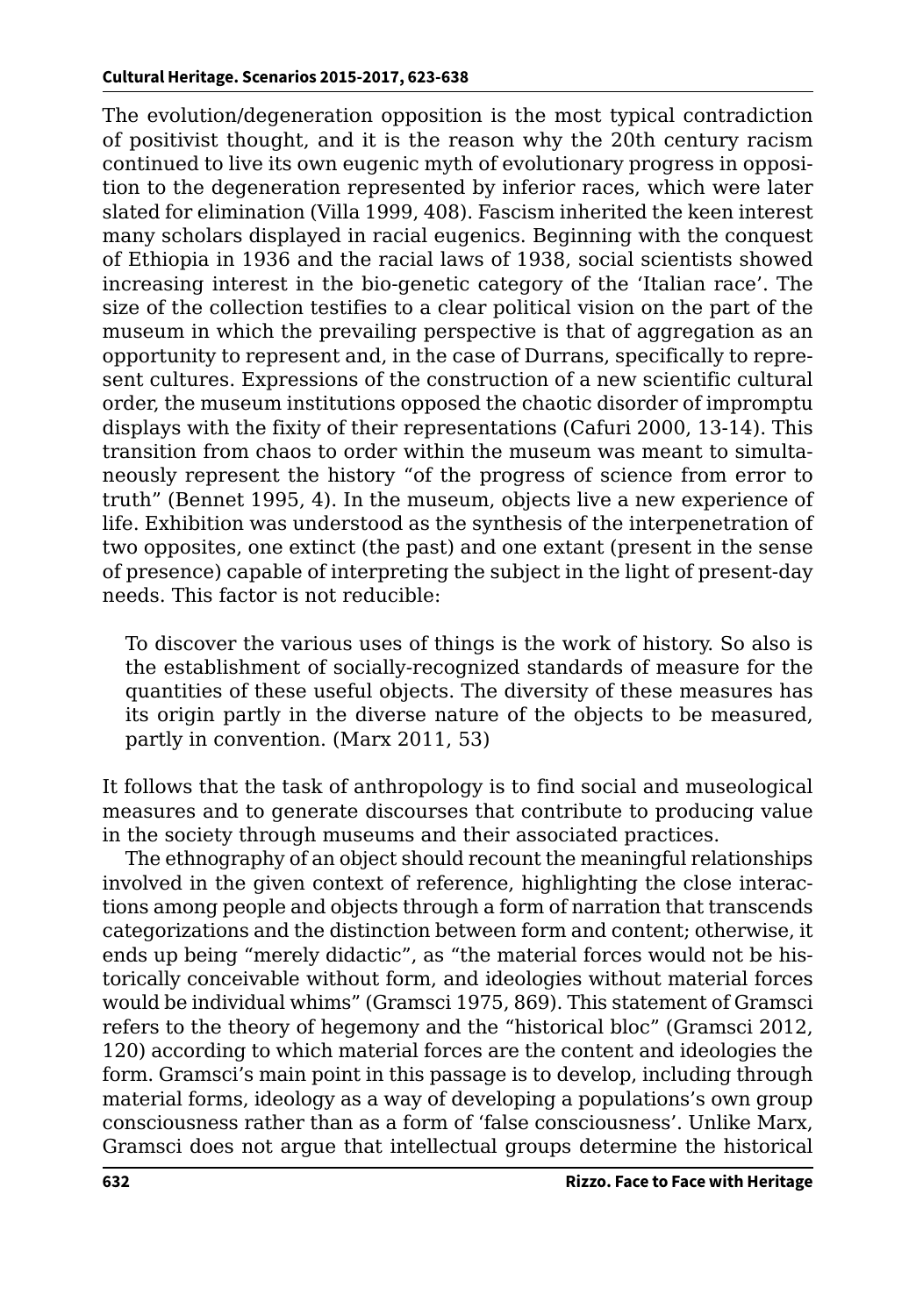process; rather, he claims that economic processes determine intellectual groups' ways of being. The very origin of different historical realities can be found in the formation of a hegemonic social group that 'cements' the whole society around it through the ideology of the organization of consent, the state apparatus, thus creating an historical bloc. The concept of historical bloc therefore refers to both the existence of this close relationship between structure and superstructure within a given society, and the potentially dominant class' possibility of establishing the conditions for the creation of a new social organization that provides an alternative to the existing one.**<sup>3</sup>** There is a recent point of contact between the world of museums and that of anthropology in that both have experienced a kind "crisis of representation" (Cafuri 2000, 1). Indeed, since the colonial period, with science museums and modern museums, the object has been subjected to a form of control that anthropology initially took an active part in enacting. Later, the discipline distanced itself from this approach and rejected it. In its application in museum contexts, anthropology must avoid a one-dimensional approach that treats representation as a unique means of making reparations to otherness. In the contemporary context, the role of anthropology must contribute in terms of applied anthropology, not only theory.

The most considerable part of the project is to involve visitors. The majority of the public consists in children who come to the museum to know the history and the hypothesis about the evolution. The renovation applied on the Collection could extend the public, pointing to adults and to new segment of people, for example blind people. Scientific Museums of the University are often part of two institutions: the System of Museums of the University and the Scientific Department of the University, from which every 'responsible' is called. The duplicity of competence on the museum gets more complicate the realization of projects. It could be necessary have double agreements on a project. Projects of participation must consider a solid structure to give business case and continuity. An unvaried presence of employed staff (not of volunteers) makes an innovative idea into a program. To re-think a collection is a hard task and it is a politic negation of idea from a different field. As Frances Larson (referring to the Shrunken Heads of the Shuar) explains, "museums have a duty to tell the stories of the dead, and to show other cultures as rational, meaningful and part of the same modern community" (Larson 2014, 52). How is it possible to extend the field and the imaginary of the faces of Cipriani? Cecilia Pennacini shows in several of her works how objects contribute to create a

**<sup>3</sup>** According to Gramsci, the Communist Party needed to develop the hegemonic role of the working class and implement its program for a new historical bloc. In the work of Gramsci, the concept of historical bloc, like that of hegemony, therefore forms part of a larger recognition of the importance of theory and, in general, of politics, especially in their critical function in relation to economic trends.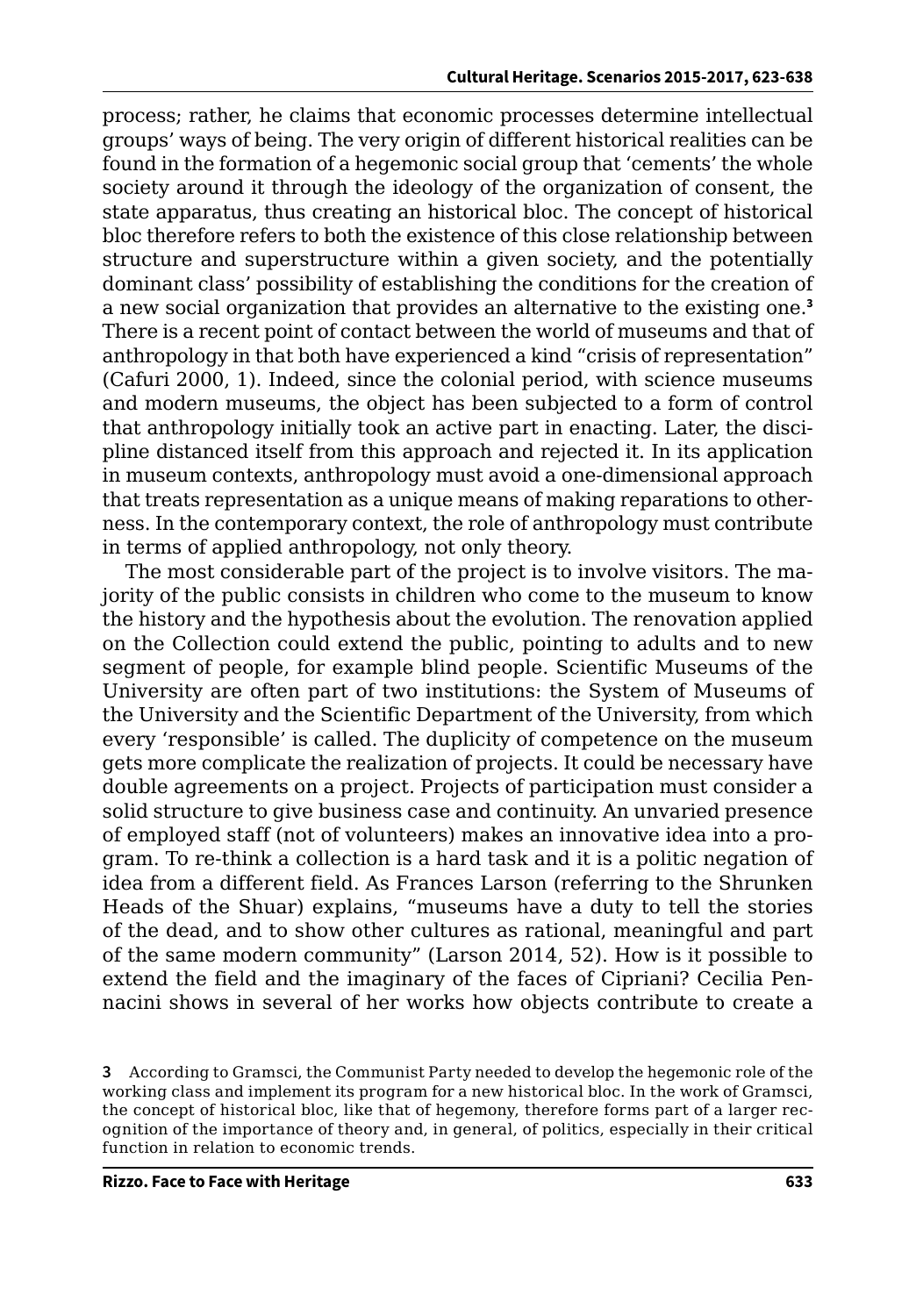mindset about Africa (Pennacini 2011, 2014). At first I was sure about the necessity to consider the Cipriani's Collection as portraits. After debating in the museum we diced to borrow a code out the action of seeing. Nowa-days masks are exhibit exactly as in the past. My idea starts from the will that it is possible to maintain the historical set, adding elements from contemporary debates on culture and on nature. If the mask as a visual object provides evidence of human variation, the same mask might also offer a feeling or experience of equality. The approach developed by David Howes, for example in *Varieties of sensory experience* (1991), calls for considering the different systems of classification used in other societies, showing that ocularcentrism is a western apparatus produced by specific historical and cultural events. The Marxist perspective also contributes to providing a useful vocabulary for addressing the theme of material culture and has been decisive in defining the dialectical process, a project', we should continue even today.

To produce a critical combination of the elements outlined above, this project considers the use of touch as a way of gaining familiarity with and experiencing the collection. This approach would allow visitors to trust in the object, accepting all of its ambiguities and recognizing the invisible dimension that an object in a museum possesses. In suggesting exercises for ethnographers, Sara Pink proposes a perspective of feeling for interpreting through the use of resonance. I believe that a collection such as Cipriani's needs to overturn the orders of knowledge to propose a new way of orienting representation. Touching without seeing will never demonstrate the difference between a Tuareg type and a Bosciman type. And yet the aim of a museum is no longer to show visitors things, but rather to enchant them. Exhibition might offer many aesthetic possibilities, but the absence of this creativity must take a leading role in recounting histories and offering suggestions. As a first step, the interpenetration of opposites comprises two aspects of an object, its past (thesis, extinct) and present life (which is extensive in that it raises the object to an interpretative level based on contemporary social value) and a synthesis, that is, the exhibition. The legitimacy of the representation can only be resolved through clear intentions and the public demonstration enacted by this representation based on a temporary form of legitimacy, a code that is partially shared and, unquestionably, an honest acknowledgement of the inherent ambiguity of representation itself.

## **Bibliography**

Barsanti, Giulio; Landi, Mariangela (2014). "Tra antropologia, etnologia e psicologia comparata. Il Museo della storia naturale dell'uomo. Paolo Mantegazza e Aldobrandino Mochi*".* Moggi Cecchi, Jacopo; Stanyon,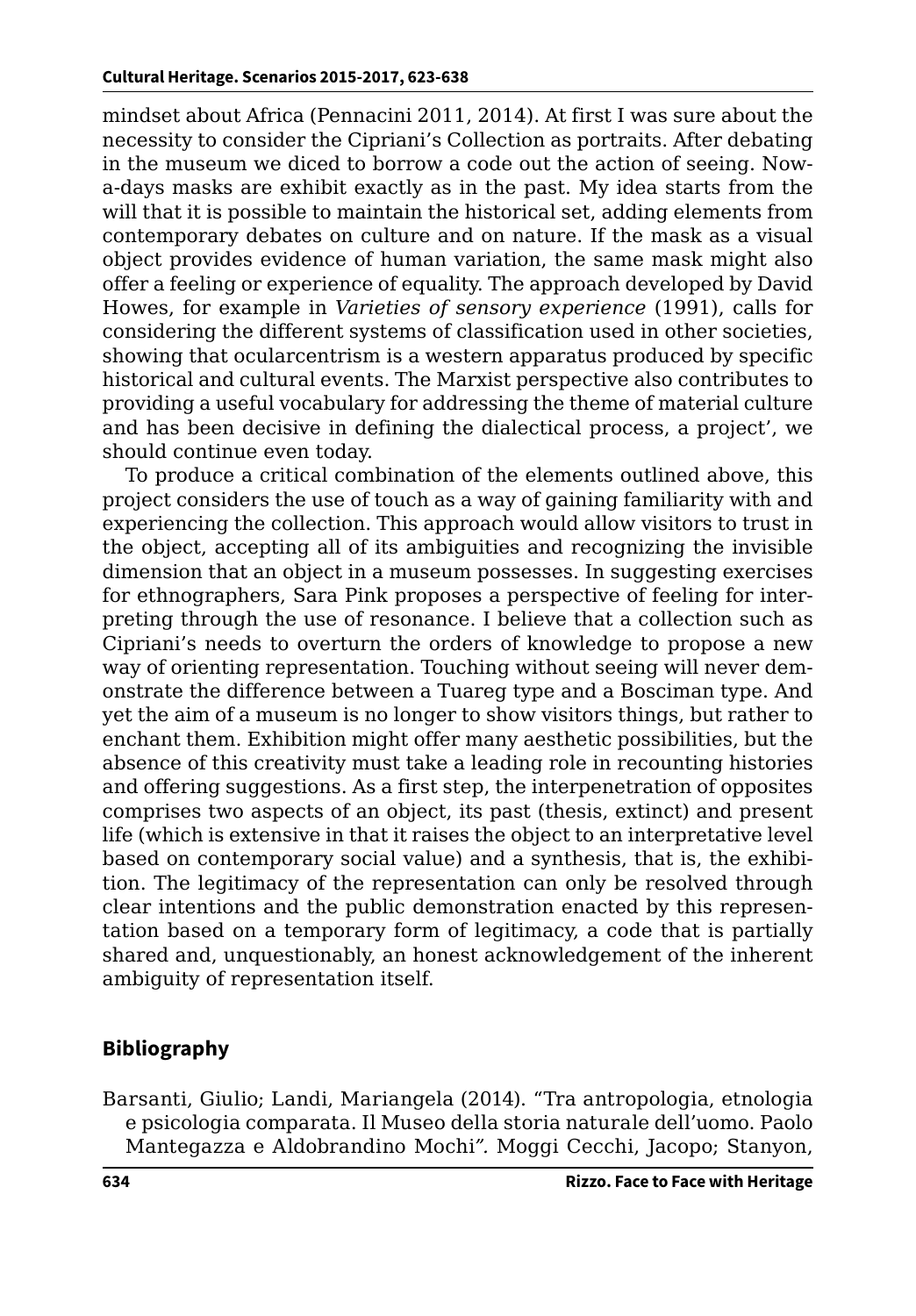Roscoe (a cura di), *Le collezioni antropologiche ed etnologiche*. Vol. 5 di *Il Museo di storia naturale dell'Università di Firenze.* Firenze: Firenze University Press, 3-23.

- Baudrillard, Jean [1972] (2010). *Per una critica dell'economia politica del segno.* Milano: Mimesis.
- Bennett, Tony (1995). *The Birth of the Museum. History, Theory, Politics.* London; New York: Routledge.
- Cafuri, Roberta (2000). "Quale cultura, storia e territorio rappresentare oggi?". Remotti, Francesco (a cura di), *Memoria, terreni, musei*. Alessandria: Edizioni dell'Orso, 1-29.
- Calanchi, Elisabetta; Frassetto, Fabio (1996). "La diversità umana delle collezioni del museo di antropologia dell'Università di Bologna". *Museologia Scientifica*, vol. 13, 113-130.
- Centro Furio Jesi; Bidussa, David (a cura di) (1994). *La menzogna della Razza. Documenti e immagini del razzismo e dell'antisemitismo fascista.* Bologna: Grafis.
- Cipriani, Lidio (1932). *In Africa dal Capo al Cairo.* Firenze: Bemporad.
- Cipriani, Lidio (1936). *Un assurdo etnico. L'Impero etiopico.* Firenze: Bemporad.
- Cipriani Lidio (1938). *Ricerche antropologiche sulle popolazioni della regione del Lago Tana.* Reale Accademia d'Italia, vol. 16, 7-28.
- Chiozzi, Paolo (1994). "Autoritratto del razzismo. Le fotografie antropologiche di Lidio Cipriani*".* Centro Furio Jesi (a cura di), *La menzogna della razza. Documenti e immagini del razzismo e dell'antisemitismo fascista*. Bologna: Grafis, 91–4.
- Clifford, James (1988). *The Predicament of Culture. Twentieth-Century Ethnography*, *Literature and Art*. London; Cambridge (USA): Harvard University Press.
- Dore, Gianni (1992). "Ideologia coloniale e senso comune etnografico nella mostra delle terre italiane d'Oltremare*"*. Labanca, Nicola (a cura di), *L'africa in vetrina. Storie di musei e di esposizioni coloniali in Italia.*  Treviso*:* Pagus, 47-65.
- Durrans, Brian (1992). *"*Behind the Scenes, Museums and Selective Criticism". *Anthropology Today*, 8, 11-15.
- Eco, Umberto (1976). "Introduzione". Fagone, Vittorio (a cura di), *Il Momento artigiano. Aspetti della cultura materiale in Italia*. Milano: Silvana Editoriale, 7-12.
- Einstein, Carl (1929). "André Masson, étude ethnologique". *Documents*, 1(2), 93-104.
- Fabbri, Paolo (1999). "Oggetti come segni. Programmi d'azione e di comunicazione". Di Valerio, Franca (a cura di), *Contesto e identità. Gli oggetti fuori e dentro i musei.* Bologna: Clueb, 8-9.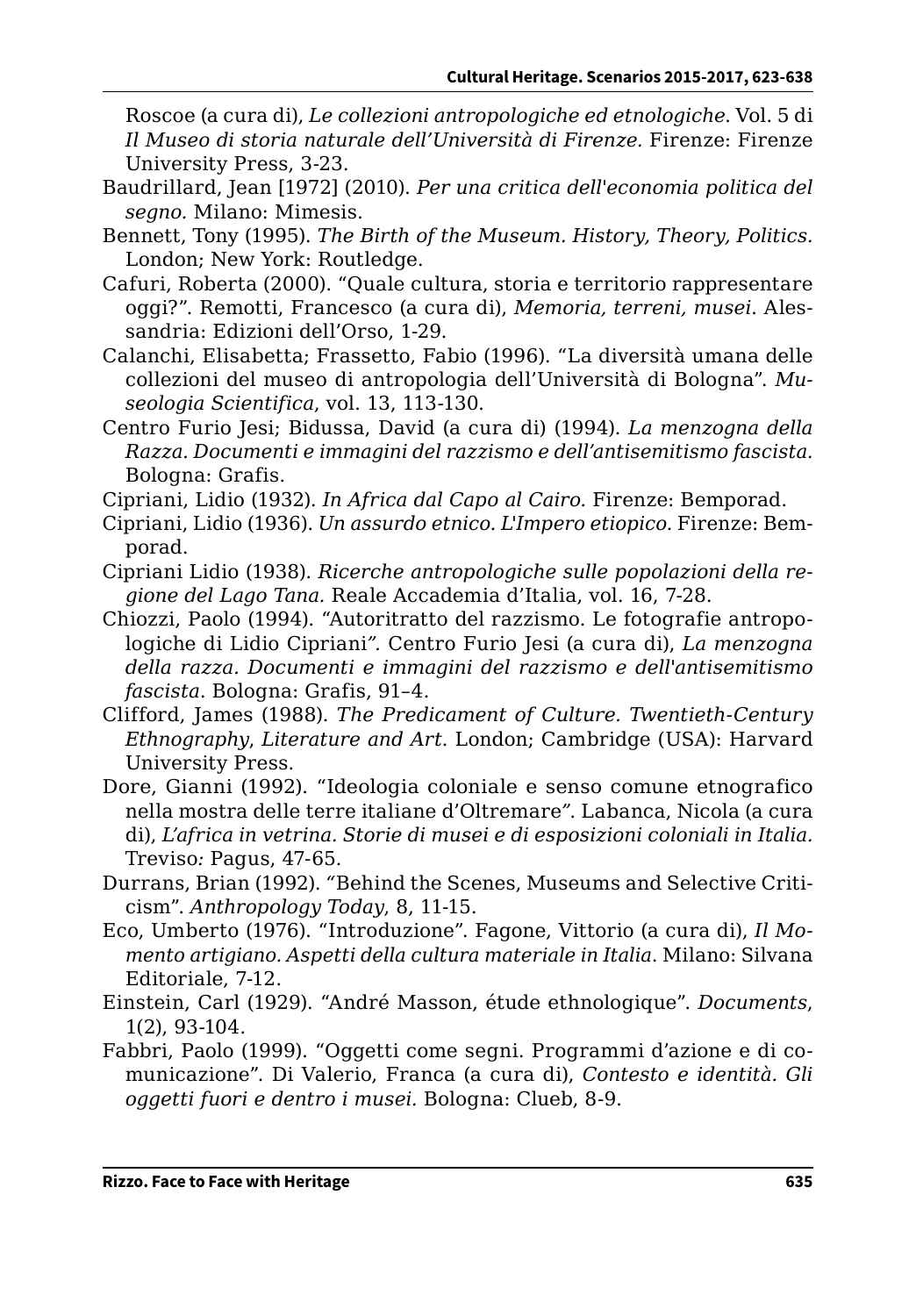- Frassetto, Fabio (1939). *Trent'anni di storia della cattedra e dell'istituto di antropologia generale ed applicata della R. Università di Bologna e breve curriculum vitae del Prof. Frassetto.* Bologna: Tipografia Luigi Parma.
- Frassetto, Fabio (1940). "Per una metodologia riguardante la diagnosi e la valutazione dei caratteri morfologici e metrici nello studio della personalità del delinquente (Codex Anthropologicus)". *Bollettino del Comitato Internazionale per L'unificazione dei metodi e per la sintesi in Antropologia Eugenica e Biologia*. Vol. 10, Bologna, 1-11.
- Ginzburg, Carlo (2014). *Rapporti di forza. Storia, retorica, prova*. Milano: Feltrinelli.
- Gramsci, Antonio (1975). *Quaderni dal Carcere. Quaderno 7*. Gerratana, Valentino, Edizione Critica. Torino: Einaudi, 869.
- Gramsci, Antonio (2012). *Il moderno Principe. Il partito e la lotta per l'egemonia. Quaderno 13. Notarelle sulla politica del Machiavelli*, Donzelli, Carmine (a cura di). Roma: Donzelli Editore, 120.
- Jackins, I. (2000). "Franz Boas e le mostre. Sui limiti del metodo museale in antropologia". Stocking G. W. (a cura di), *Gli oggetti e gli altri. Saggi sui musei e la cultura materiale*. Roma: Ei Editori, 9-71.
- Kopitoff, Igor (1986). "The Cultural Biography of Things. Commoditization as Process"*.* Appadurai Arjun. (ed.), *The Social Life of Things. Commodities in Cultural Perspective.* Cambridge: Cambridge University Press, 64-91.
- Labanca, Nicola (1999). "Il razzismo coloniale italiano*".* Burgio, Alberto (a cura di), *Nel nome della razza. Il razzismo nella storia d'Italia 1870- 1945*. Bologna: Il Mulino, 145-63.
- Landi, Mariangela; Moggi Cecchi, Jacopo (2014). "L'antropologia coloniale: 'dai popoli del mondo all'uomo del fascismo'. Nello Puccioni, Lidio Cipriani". Moggi Cecchi, Jacopo; Stanyon, Roscoe (a cura di), *Le collezioni antropologiche ed etnologiche*. Vol. 5 di *Il Museo di storia naturale dell'Università di Firenze.* Firenze: Firenze University Press, 23-32.
- Landra, Guido (1949). "Antropologia". Landra, Guido; Gemelli, Agostino; Banissioni, Ferruccio (a cura di), *Antropologia e psicologia.* Milano: Bompiani, 312-15.
- Larson, Frances (2014). *Teste Mozze. Storie di decapitazioni, reliquie, trofei, souvenir e crani illustri.* Novara: Utet.
- Marx, Karl (1977). "Tesi su Feuerbach". Barletta, Giuseppe. (a cura di), *Marx, Engels, Lenin. Sulla scienza.* Bari: Dedalo Libri, 167-71.
- Marx, Karl [1967] (2011). *"*Processo di produzione del Capitale"*.* Libro 1 di *Il Capitale. Critica dell'economia politica.* Edizione Integrale. Roma: Grandi Tascabili Economici Newton.
- Marx, Karl; Engels, Friedrich (1969). *L'ideologia tedesca. Critica della più recente filosofia tedesca nei suoi rappresentanti Feuerbach, B. Bauer e Stirner, e del socialismo tedesco e dei suoi vari profeti.* Roma: Editori Riuniti.